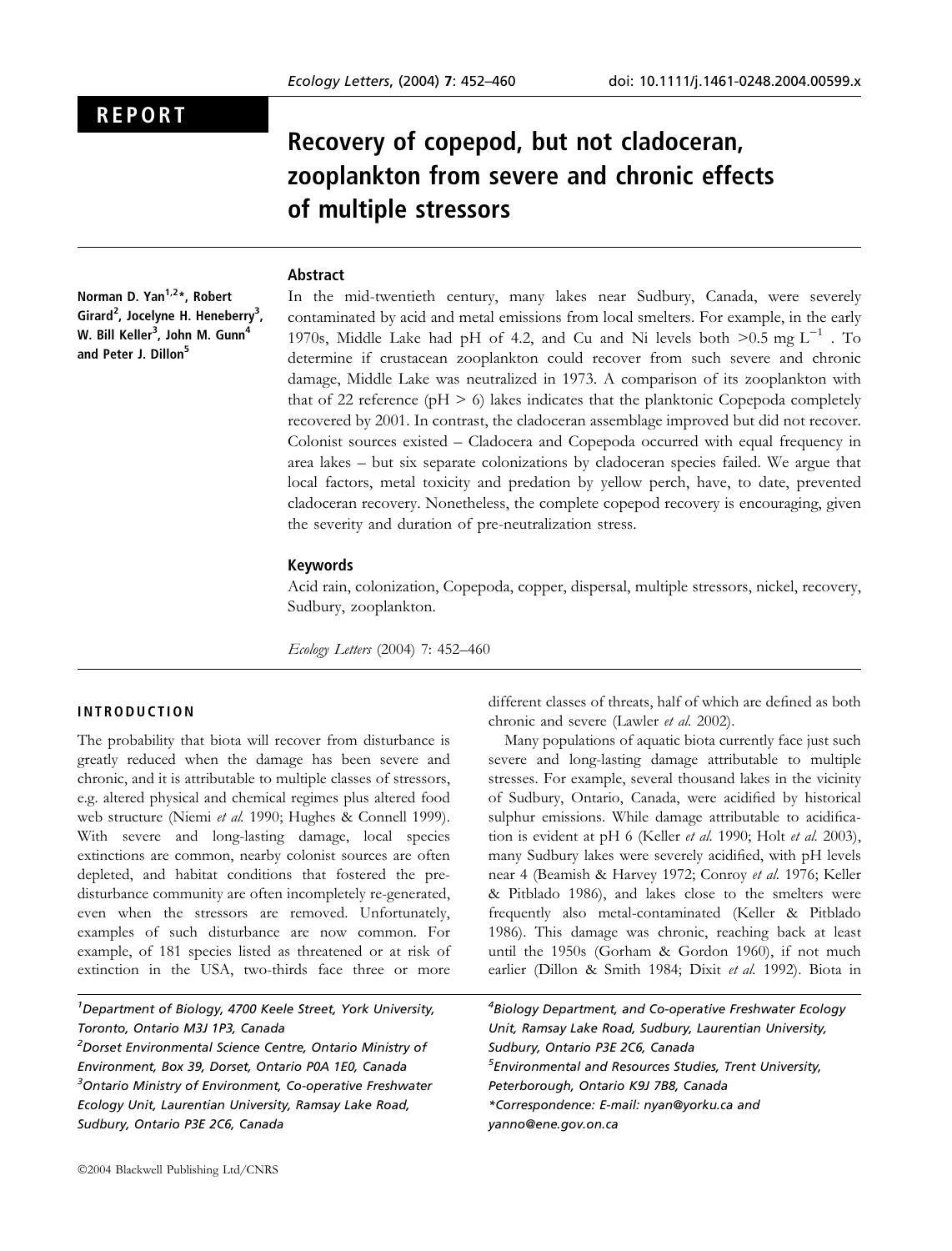these lakes also faced multiple stressors, indirectly related to the lakes' acidity and metal-contamination. For example, dissolved organic carbon (DOC) concentrations were much reduced (Yan et al. 1996a); and DOC is both the principal attenuator of subsurface UV radiation (Scully & Lean 1995), and the principal determinant of mixing depths in small temperate lakes (Pérez-Fuentetaja et al. 1999). Hence, damaging UV radiation penetrated deeply into these lakes (Yan et al. 1996a; Gunn et al. 2001), and summer thermoclines were unusually deep (Yan 1983). In extreme cases, the profundal cold-water habitat that is essential for many species (Moore et al. 1996) disappeared (Yan & Miller 1984). As a further consequence of the chemical and physical alterations, normal predator-prey interactions were altered by the elimination of fish (Gunn et al. 1988), the frequent explosion of pelagic macroinvertebrate predators (Stenson & Eriksson 1989; Yan et al. 1991), and great reductions in species richness (Scheider et al. 1975; Dillon et al. 1979; Yan & Miller 1984). Given the severity and duration of such alterations in lake physics, chemistry and food web structure, we would predict a slow rate of recovery of zooplankton should all stressors be removed. In fact complete recovery of Sudbury zooplankton from disturbances of these magnitudes has not as yet been observed (Keller & Yan 1991; Yan et al. 1996a,b,c; Keller et al. 2002).

Here we report 30 years of change in the crustacean zooplankton community in Middle Lake, following its 1973 neutralization (Scheider & Dillon 1976). Planktonic Cladocera have not yet recovered. We do not believe regional factors explain the cladoceran time series, as we documented several cladoceran colonizations in the lake. Rather, as six such colonizations failed we believe local factors are responsible, specifically, continuing metal toxicity and/or predation from a very abundant population of yellow perch (Perca flavescens). In contrast, the recovery of the copepod assemblage is now complete, with six species of copepod colonists founding large, stable populations in the lake. The copepod recovery in this severely disturbed lake augurs well for the future of zooplankton currently damaged by the severe and chronic effects of multiple stressors. For example, should S emission reductions be followed by widespread chemical and physical normalization in the world's acidified lake districts (Stoddard et al. 1999), we predict the planktonic Copepoda at least will recover, and Copepoda are major components of the freshwater zooplankton.

## STUDY LAKE DESCRIPTION AND METHODS

Thirty years ago, Middle Lake (46°26'N, 81°02'W) was acidic (pH 4.2), and contaminated with both Cu  $(0.5 \text{ mg L}^{-1})$  and Ni  $(1 \text{ mg L}^{-1})$ , Scheider et al. 1976). It had extremely clear waters (Secchi depth  $= 12$  m), and it did not stratify in the summer – an aberrant situation for a lake of its small size (area  $= 28$  ha) and maximum depth (15 m). All fish had disappeared from the lake, and biodiversity was reduced at all levels of the food web (Scheider et al. 1976; Yan & Strus 1980; Yan & Miller 1984). Predictably, the crustacean zooplankton community was highly disturbed. On average, mid-lake, vertical plankton hauls captured only two to three species, and a single small cladoceran, Bosmina longirostris, comprised 99% of crustacean standing stocks (Yan & Strus 1980).

To determine if severely contaminated Sudbury lakes could recover, slurries of  $CaCO<sub>3</sub>$  and  $Ca(OH)<sub>2</sub>$  were added to Middle Lake and the nearby Lohi and Hannah lakes between 1973 and 1975 (Scheider et al. 1976). Small amounts of phosphoric acid were also added to Middle Lake from 1975 to 1978 in order to stimulate production, but the fertilization effects were modest and short-lived (Yan & Lafrance 1984). Base additions raised lake pH from the 4.2 to  $>6$ , and reduced metal concentrations many-fold (Scheider & Dillon 1976). Phytoplankton community composition recovered fairly quickly when assessed at the divisional taxonomic level (Yan & Dillon 1984); however, with the exception of the acid-sensitive, Daphnia mendotae (Keller et al. 1990; Yan et al. 1996c), there was no evidence of recovery of crustacean zooplankton in Middle Lake by 1989, when the data were last examined (Yan et al. 1996b).

Since 1980, Middle Lake has been sampled on roughly a monthly basis during the ice-free season for water quality, thermal profiles and zooplankton composition. Yan & Strus (1980) describe the pre-1980 sampling methods. Since 1980, volume-weighted composite zooplankton samples have been prepared by combining the contents of mid-lake, 76-lm mesh, vertical hauls from 3, 6, 10 and 13 m (Yan et al. 1996b). Animals were preserved in a 4% sugar formalin solution, and counted as described by Yan et al. (2001). The body lengths of all counted animals were measured and recorded (Allen et al. 1994).

There are no pre-disturbance data that can be used to assess recovery of zooplankton in Middle Lake. It acidified more than 50 years ago. Instead, we assess recovery by comparing its fauna with that of 22 nonacidic reference lakes located far from the smelters but in the same zoogeographic region for zooplankton (Yan et al. 1996b). Zooplankton methods employed in these reference lakes were similar to those employed in Middle Lake after 1980.

Yan et al. (1996b) determined that the best two metrics to assess recovery of zooplankton from acidification were species richness (ice-free season averages of numbers of species found in standard counts of fortnightly or monthly samples), and a multivariate metric based on the scores of a correspondence analysis (CA) ordination run using the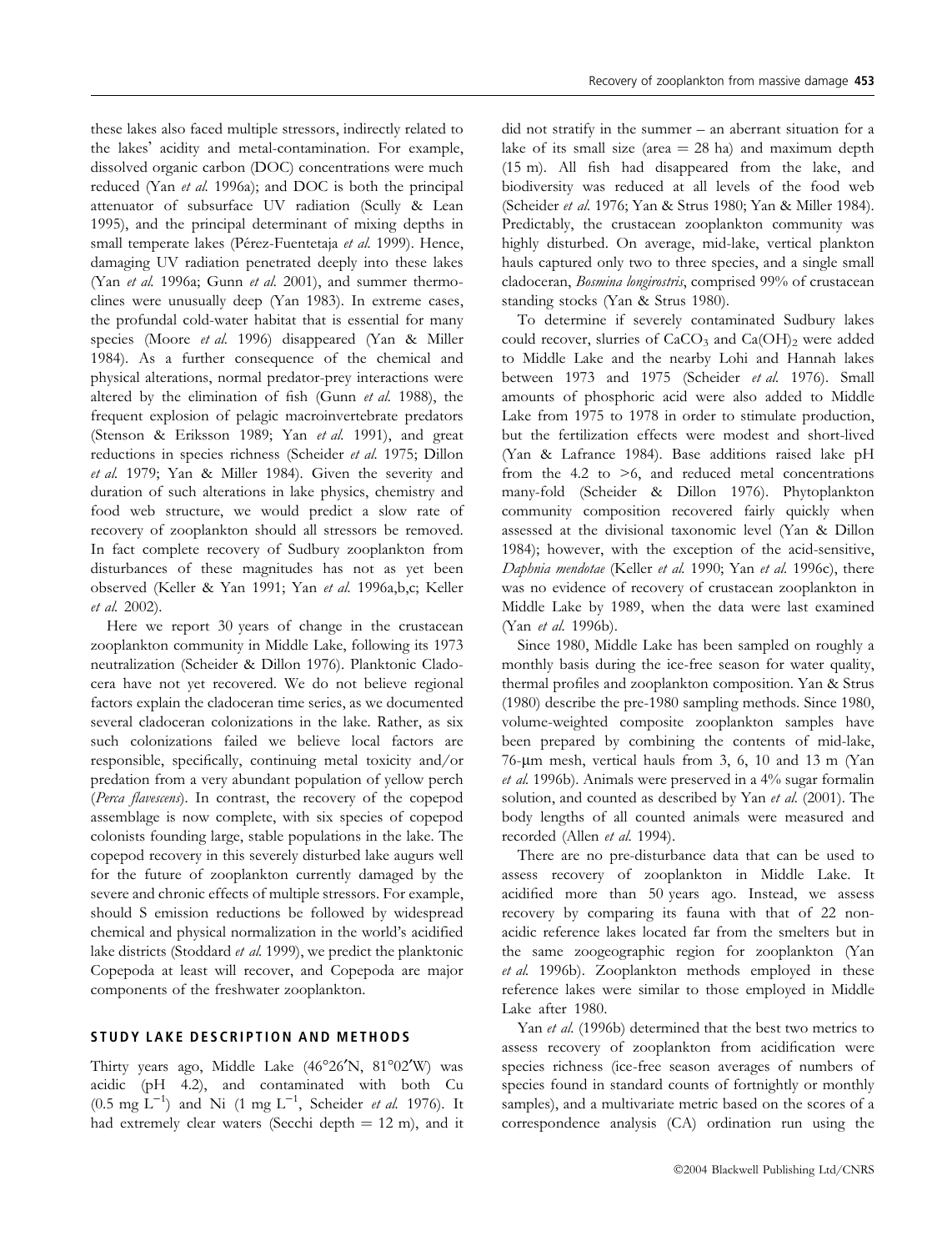log-transformed, species abundance matrix. Here we employ these two metrics to assess recovery in Middle Lake, constructing recovery targets from the 22 non-acidic lakes. We use the mean  $\pm$  2 SD as our target for richness (Yan et al. 1996b; Kilgour et al. 1998). It has a value of eight to 12 species per standardized count (Yan et al. 2002). To assess recovery of cladoceran and copepod assemblages we employ graphical analysis, asking simply if the Middle Lake zooplankton trajectory has returned within the grouping of CA axis I and II scores of the 22 non-acidic lakes, i.e. if the numbers and relative abundances of its species are now similar to that of the reference lakes, for the two dominant inter-species covariance patterns.

For the CA we assembled a data matrix composed of the three decades of ice-free season average zooplankton abundances ( $log_{x+1}$  transformed) in Middle Lake and in single years from the 22 reference lakes. Nauplii were excluded from the analysis because they were not identified to sub-order in the early years; however, calanoid and cyclopoid copepodids were included as separate taxa. All stage VI copepodids (i.e. adults) were identified to species. Species encountered in only one of the 22 reference lakes were excluded, as were the principally littoral taxa which our offshore protocols poorly sampled (Yan et al. 1996b). Hence, the CA-input matrix was composed of 25 taxa in single years for the 22 reference lakes, and each year from 1973 to 2002 in Middle Lake, excepting 1980, when the lake was not sampled.

We employed a separate 1990 synoptic zooplankton survey data set to determine the frequency of occurrence of planktonic Copepoda and Cladocera in lakes in the city of Sudbury. We employ this data set to determine if there was an equal frequency of potential Cladocera and copepod colonist sources in the region. We sampled these 32 lakes using single, mid-summer, mid-lake, vertical hauls from 1 m

above bottom to the surface with a 30 cm diameter,  $80 \mu m$ mesh net. As the lakes were sampled only once, our estimate of colonist availability is probably conservative.

# RESULTS

The chemical and physical conditions of Middle Lake were substantially improved by the initial planned neutralization (Fig. 1). These benefits were prolonged by municipal land re-greening programmes in the late 1980s, programmes that included soil liming (Lautenbach 1987), and by reductions in S and metal emissions from local smelters (Keller et al. 2003). In consequence, the pH of Middle Lake has remained above 6.5 since 1974 (Fig. 1a). Concentrations of Cu and Ni (Fig. 1b), and many other metals were reduced by additions of base (Yan & Dillon 1984), and have continued to fall since the mid-1970s. The lake waters of Middle Lake were very transparent in 1973 (Fig. 1c), and the lake did not stratify, i.e. bottom temperatures did not differ from surface temperatures even at the time of maximum summer heat content (Fig. 1d). The liming and modest fertilization lowered transparency in the mid-1970s, but since that time average Secchi transparency has ranged from 4 to 6 m, typical levels for small Shield lakes (Fig. 1c). The lake has stratified each year since 1974, and bottom waters have slowly cooled (Fig. 1d). Hence the lake now has both the profundal cold-water habitat and dimictic thermal regimes that are typical of small temperate lakes.

We assume that it was acidification and metal-contamination that eliminated all fish from the lake (Scheider et al. 1975). In-situ experiments confirmed that metal levels prevented their re-establishment shortly after base additions (Yan & Dillon 1984). However, yellow perch (Perca flavescens) established a large population in the lake in the mid-1980s,



Figure 1 Long-term changes in ice-free season averages of pH (a), total Cu and Ni concentrations (b), Secchi transparency (c), and mid-summer bottom water temperatures (d) in Middle Lake. Metal concentrations and pH were assessed on at least a monthly basis in volume-weighted samples through all depths. The lake was not stratified in 1973. Dates of experimental neutralization and phosphorus additions are indicated. Base was also added to the lake's watershed in the late 1980s.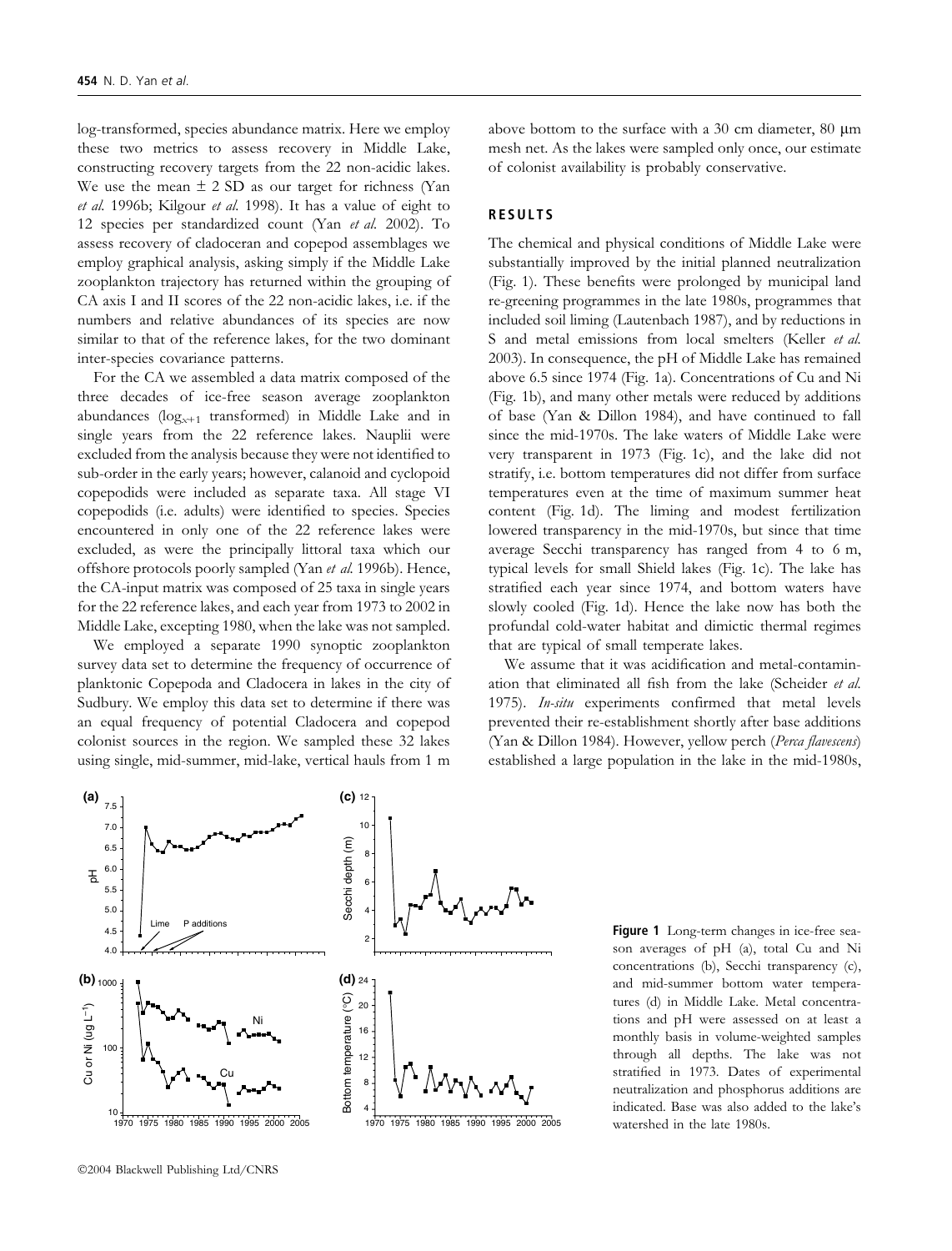and by the early 1990s, yellow perch contributed >99% of fish caught in multiple trap net sets (J.M. Gunn, unpublished data). In summary, the physical, chemical and food web regimes of the lake have dramatically improved, in the sense that they are now more typical of non-acidified lakes. There are however two key exceptions. First, Cu and Ni levels, while greatly reduced are still elevated in comparison with remote lakes (LaZerte 1986). Secondly, most northern Ontario lakes have fish, but a community formed essentially solely of planktivorous (i.e. stunted) yellow perch is highly unusual.

In comparison with the 22 non-acidic lakes, the zooplankton community of Middle Lake has improved steadily over the last 30 years, but the entire community has not yet recovered. Ice-free season average crustacean species richness has increased from 2.6 species per standard count in 1973 to an average of six to eight species after 2000 (Fig. 2). While the pattern of improvement is clear, the target of 8–12 species per count per year (Yan et al. 2002) has not yet been reached.

Copepoda and Cladocera are the principal groups in the crustacean zooplankton community. The copepod assemblage of Middle Lake has completely recovered, while recovery of Cladocera stalled about 1990. These two patterns are clear in the CA ordinations. The copepod CA (Fig. 3) reflects inter-lake and year-to-year variation in abundances of immature calanoid and cyclopoid copepodids, and in adults of three calanoid species (Leptodiaptomus minutus, Epischura lacustris and Skistodiaptomus oregonensis), and six cyclopoid species (Cyclops bicuspidatus thomasi, Acanthocy-



Figure 2 Long-term changes in ice-free season average crustacean zooplankton species richness identified in standard counts of monthly samples. Only individuals identified to the species level are included. The SE calculated from monthly richness estimates is indicated.

clops vernalis, C. scutifer, Mesocylops edax, Tropocyclops extensus, and Orthocyclops modestus). Although the copepod fauna of Middle Lake differed substantially from the 22 reference lakes in the early years, it has not been distinguishable from the reference communities since 1996 (Fig. 3a). By our definition, the copepod fauna of Middle Lake has recovered. Taxa scores of the CA (Table 1, Fig. 3b) indicate that this recovery reflects the early disappearance of A. vernalis and



**Figure 3** Scattergram of lake-year (a) and taxa (b) scores of the first two axes of the Correspondence Analysis ordination run on the  $log_{x+1}$ transformed ice-free season mean abundances of Copepoda in the 22 non-acidic reference lakes and Middle Lake. Each point in the Middle Lake trajectory represents a year. By the mid-1990s, the Middle Lake trajectory was within the envelope of the reference lakes. Scores of the Middle Lake taxa on the two CA axes are provided in Table 1. Taxa included in the ordination (see b) include Acanthocyclops vernalis (A.v.), Cyclops bicuspidatus thomasi (C.b.t.), Cyclops scutifer (C.s.), Epischura lacustris (E.l.), Leptodiaptomus minutus (L.m.), Mesocyclops edax (M.e.), Orthocyclops modestus (O.m.), Skistodiaptomus oregonensis (S.o.), Tropocyclops extensus (T.e.), and calanoid (Ca.c.), and cyclopoid (Cy.c.) copepodids.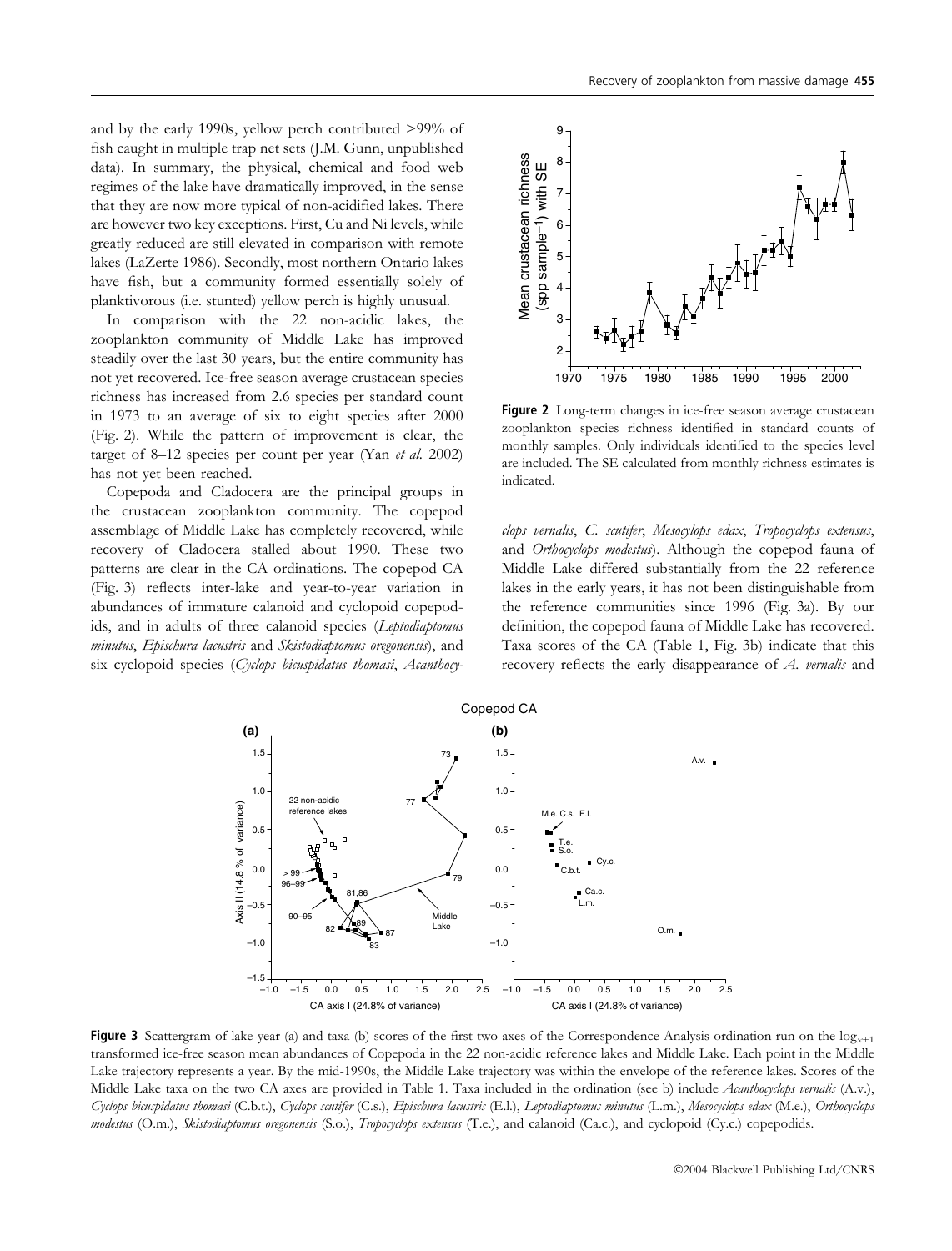|                 | Cladocera <sup>†</sup> |             |         |         |                                |               |                | Copepoda‡ |          |                |        |         |         |               |         |  |  |
|-----------------|------------------------|-------------|---------|---------|--------------------------------|---------------|----------------|-----------|----------|----------------|--------|---------|---------|---------------|---------|--|--|
|                 | S. sp C. s.            |             | B. l.   | D. b.   | D. m. H. g. A. v. O. m. Cy. c. |               |                |           |          | Ca. c.         | L. m.  | C.b.t.  | S. o.   | T. e.         | M. e.   |  |  |
| CA <sub>1</sub> | 2.32                   | 1.13        | 0.58    | 0.25    |                                | $0.08 - 0.72$ | 2.32           | 1.75      | 0.25     | $0.07\,$       | 0.01   | $-0.29$ |         | $-0.38 -0.38$ | $-0.39$ |  |  |
| CA <sub>2</sub> | 3.63                   | 0.54        | $-0.15$ | $-0.64$ | $-0.46$                        | 0.18          | 1.39           | $-0.89$   | $0.06\,$ | $-0.34$        | $-0.4$ | 0.02    | 0.22    | 0.29          | 0.46    |  |  |
| 1973            |                        | 329         | 48647   |         |                                |               | 17             |           | 112      |                |        |         |         |               |         |  |  |
| 1974            |                        | 37          | 1071    |         |                                |               | 157            |           | 48       | 248            |        | 0.7     |         |               |         |  |  |
| 1975            | 0.2                    | 394         | 122     |         |                                |               | 10             |           | 47       | $\mathbf{1}$   | 0.1    | 0.1     |         | 0.2           |         |  |  |
| 1976            |                        | 17192       | 113     |         |                                |               | 26             |           | 86       | 8              |        |         |         |               |         |  |  |
| 1977            | 19.9                   | 3707        | 18      |         |                                |               | 118            |           | 4574     | $\overline{4}$ | 5.3    |         | $0.7\,$ |               |         |  |  |
| 1978            | 8.9                    | 1265        | 5       |         |                                |               | 64             | 51        | 7767     |                |        |         |         |               |         |  |  |
| 1979§           | 7.8                    | 555         | 1066    |         |                                |               | $75\,$         | 293       | 1242     | 40             | 6.7    |         |         |               |         |  |  |
| 1981            |                        | 26          | 6994    |         |                                |               | $\mathfrak{Z}$ |           | 98       | 18883          | 2843   |         |         |               |         |  |  |
| 1982            | 5.1                    | 194         | 219     |         |                                |               |                |           | 18       | 85137          | 4249   |         |         |               |         |  |  |
| 1983            |                        | 174         | 6412    |         |                                |               |                | 45        | 108      | 110614         | 4124   |         |         |               |         |  |  |
| 1984            |                        | 164         | 9517    |         |                                |               |                | 3.8       | 75       | 25898          | 1513   |         |         |               |         |  |  |
| 1985            | 0.5                    | 21          | 176     |         |                                |               |                | 1.1       | 23       | 14826          | 1992   |         |         |               |         |  |  |
| 1986            |                        | 27          | 257     | 9       | 10                             |               | $\overline{2}$ |           | 188      | 11216          | 1393   |         |         |               |         |  |  |
| 1987            |                        | 379         | 12668   |         | 18                             |               | 0.5            | 110       | 430      | 16674          | 1131   |         |         |               |         |  |  |
| 1988            |                        | 406         | 25936   | 23      | $77 \,$                        |               |                | 19        | 129      | 24798          | 2171   |         |         |               |         |  |  |
| 1989            | 0.7                    | 39          | 62892   | 105     | 25                             | $\mathbf{1}$  |                | 11        | 265      | 39223          | 4415   | 28      |         |               |         |  |  |
| 1990            |                        | 22          | 33678   | 70      | 521                            |               |                |           | 11881    | 32066          | 1504   | 1469    |         |               |         |  |  |
| 1991            |                        | 65          | 67997   | 3352    | 272                            |               |                |           | 12914    | 13776          | 3018   | 1248    |         |               |         |  |  |
| 1992            |                        | 18          | 32094   | 646     | 3822                           |               |                |           | 2701     | 24605          | 2025   | 1227    |         |               |         |  |  |
| 1993            |                        | 22          | 17859   | 366     | 1699                           |               |                |           | 6273     | 22391          | 1971   | 895     | 6       |               |         |  |  |
| 1994            |                        | 93          | 45584   | 5565    | 1920                           |               |                |           | 14077    | 12716          | 1078   | 2460    | $32\,$  |               |         |  |  |
| 1995            |                        | 21          | 68681   | 4247    | 499                            |               |                |           | 6340     | 6615           | 410    | 745     | 9       | 93            |         |  |  |
| 1996            |                        | 41          | 106931  | 6233    | 2071                           |               |                |           | 14678    | 20442          | 959    | 924     | 1094    | 442           |         |  |  |
| 1997            |                        |             | 31551   | 12730   | 2817                           |               |                |           | 4988     | 27941          | 1082   | 941     | 1025    | 109           |         |  |  |
| 1998            |                        | 15          | 47695   | 10770   | 2721                           |               |                |           | 12827    | 31363          | 1018   | 593     | 832     | 838           |         |  |  |
| 1999            |                        | 83          | 25764   | 7033    | 1573                           |               |                |           | 7686     | 22427          | 1150   | 1001    | 903     | 946           |         |  |  |
| 2000            |                        | 155         | 49714   | 3155    | 3255                           |               |                |           | 8748     | 18868          | 311    | 1513    | 785     | 737           |         |  |  |
| 2001            |                        | 44          | 4256    | 933     | 1196                           | 12            |                |           | 6234     | 6199           | 644    | 486     | 770     | 150           | 13      |  |  |
| 2002            |                        | $\,$ 8 $\,$ | 4684    | 829     | 3343                           |               |                |           | 6231     | 8396           | 570    | 332     | 598     | 328           | 216     |  |  |

Table 1 Ice-free season average abundances (animals per m<sup>3</sup>) of all zooplankton taxa recorded in two or more years in Middle Lake\*

Cladoceran and copepod species are separately sorted based on the ranks of taxa scores on the first CA axis of their respective ordinations (see Figs 3 and 4). CA axis I and II scores of the taxa are provided.

\*Additional species recorded in just a single year in Middle Lake were Daphnia dubia in 1985, Eubosmina tubicen in 1986, Daphnia longiremus, Daphnia pulex and Daphnia retrocurva in 1990, Epischura lacustris in 1992, and Cyclops scutifer in 1996. Additional species found only in the reference lakes that were included in the analyses were the Cladocera: Daphnia ambigua, Polyphemus pediculus and Eubosmina longispina.

These Cladocera are Simocephalus sp. (S. sp), Chydorus sphaericus (C.s.), Bosmina longirostris (B.l.), Diaphanosoma birgei (D.b.), Daphnia mendotae (D.m.) and Holopedium gibberum (H.g.).

These Copepoda are Acanthocylops vernalis (A.v.), Orthocyclops modestus (O.m.), cyclopoid copepodid (cy.c.), calanoid copepodid (ca.c.), Leptodiaptomus minutus (L.m.), Cyclops bicuspidatus thomasi (C.b.t.), Skistodiaptomus oregonensis (S.o.), Tropocyclops extensus (T.e.), and Mesocyclops edax (M.e.)

§The lake was not sampled in 1980.

O. modestus, the appearance of  $L$ . minutus and  $S$ . oregonensis, the two most common calanoid copepods in Ontario (Rigler & Langford 1967), and the appearance of stable populations of three other common cyclopoid copepods, C. bicuspidatus thomasi, T. extensus and M. edax (Table 1). On average the number of copepod species in the Middle Lake assemblage increased from one in 1973 to five in 2002, accounting for the majority of the increase in zooplankton species richness (Fig. 2).

In contrast to the copepods, the cladoceran trajectory was promising, but recovery has stalled (Fig. 4a). The acid- and metal-tolerant Bosmina longirostris and Chydorus sphaericus remain dominant members of the assemblage (Table 1). The 1986 appearances of Diaphanosoma birgei and Daphnia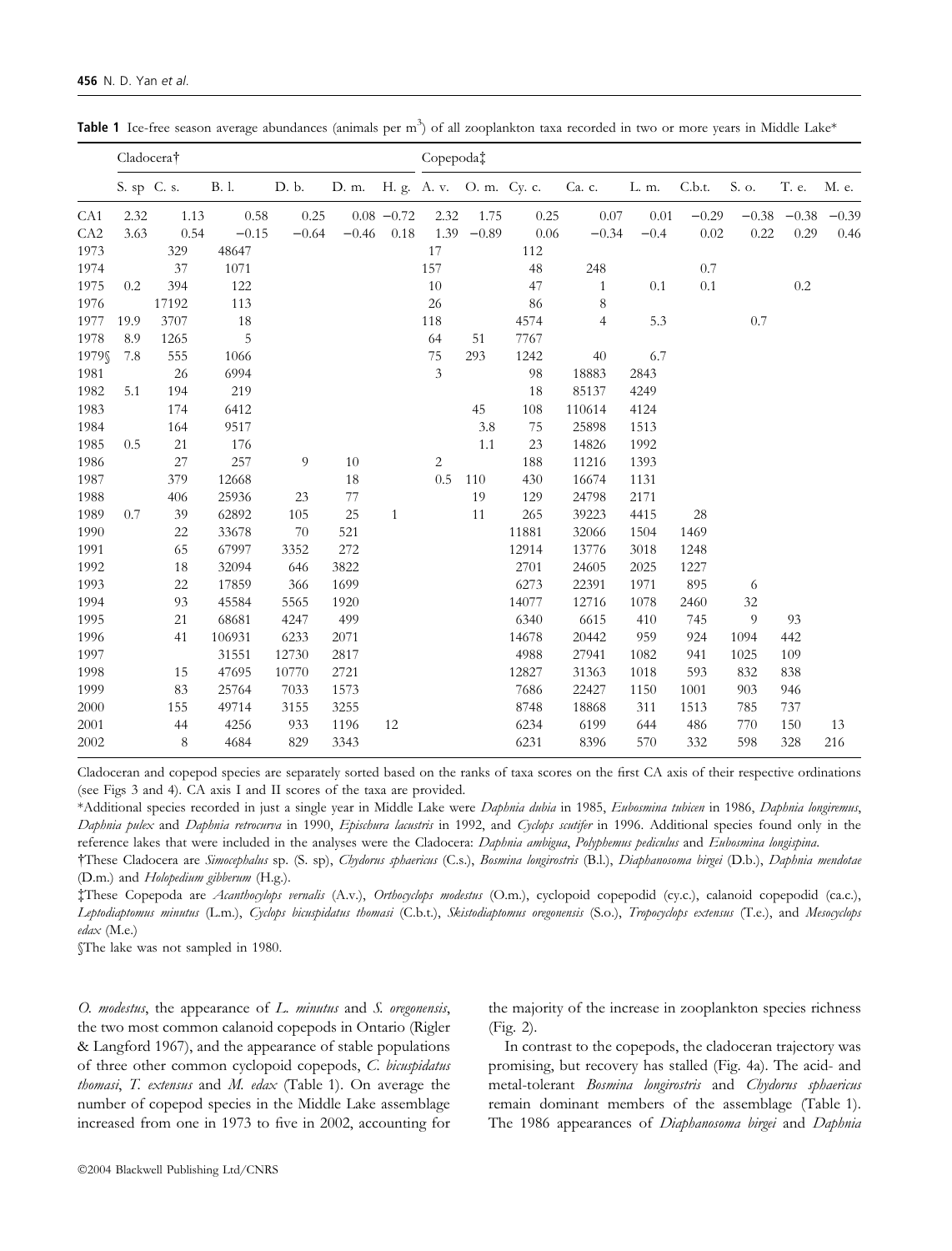

Figure 4 Scattergram of lake-year (a) and taxa (b) scores of the first two axes of the Correspondence Analysis run on the log( $x + 1$ )transformed ice-free season mean abundances of Cladocera in the 22 non-acidic reference lakes and in Middle Lake. Each point in the Middle Lake trajectory represents a year. Note that the assemblage of Middle Lake was very stable after 1990, but outside the envelope of the reference lakes. Taxa scores for the Middle Lake Cladocera are provided in Table 1. Taxa included in the ordination (see b) were *Bosmina* longirostris (B.l.) (now termed Bosmina freyi in Middle Lake), Chydorus sphaericus (C.s.), Daphnia ambigua (D.a.), Daphnia dubia (D.d.), Daphnia mendotae (D.m.), Daphnia pulex (D.p.), Daphnia retrocurva (D.r.), Diaphanosoma birgei (D.b.), Eubosmina tubicen (E.t.), Simocephalus serrulatus (S.s.), Eubosmina longispina (E.l.), Polyphemus pediculus (P.p.), and Sida crystallina (S.c.).

mendotae, two common Shield lake species, were promising, but many daphniid species, in particular, are still missing (Fig. 4b), and the most common large cladoceran in Canadian Shield lakes, the metal-sensitive (Yan & Strus 1980) Holopedium gibberum has apparently twice failed to colonize the lake (Table 1). Five other cladoceran species briefly appeared in the assemblage, but did not persist. They included four Daphnia species (D. dubia, D. longiremis, D. pulex, D. retrocurva) and Eubosmina tubicen (Table 1). In summary there were at least six apparently unsuccessful colonizations of Middle Lake by cladoceran species that are common in many non-acidic lakes in Ontario.

## **DISCUSSION**

Despite three decades of non-acidic conditions, the cladoceran assemblage of Middle Lake has not recovered. All daphniid species excepting  $D$ . mendotae are currently missing, and H. gibberum, generally the dominant cladoceran in Canadian Shield lakes (Yan et al. 1988), is very rare. Nonetheless, we are encouraged by the recovery of the Copepoda, and we suspect that the current delay of cladoceran recovery is largely a function of local rather than regional processes. In fact we believe the influence of such local processes may be extremely strong in metal-contaminated lakes, i.e. those near the smelters, or downstream of contaminated industrial discharges. Alternatively, the local conditions may be a function of the unusual predation regime

in the lake. In this case, recovery of the Cladocera will only occur when a more 'typical' fish community is established.

The (re)-assembly of zooplankton communities after removal of historical stress that is severe enough to cause local extinctions, must follow a set generic sequence (Yan et al. 2003). Colonists must be supplied either from egg banks or from other lakes. These colonists must survive and reproduce, if nascent populations are to persist and grow. Both Calanoida and Cladocera produce long-lived resting stages that are commonly abundant in lake sediments (Hairston et al. 1990; Pollard et al. 2003). The two calanoid copepod species that colonized Middle Lake (L. minutus and S. oregonensis) first appeared in the mid-1970s, during lake fertilization. Their resting eggs produced at that time may have provided local colonists for the eventual establishment of large and persistent populations. In contrast, egg-banks cannot explain the recovery of cyclopoid copepods, given their lack of long-lived resting stages.

Cyclopoid copepods apparently colonize new habitats more rapidly than do Cladocera (Cáceres & Soluk 2002), but we do not believe that their greater vagility accounts for the copepod recovery in Middle Lake. In the first place, the number of local colonization sources did not differ between Copepoda and Cladocera. In 1990, cladoceran and copepod taxa had the same mean frequency of occurrence in the 32 local lakes, at 11.4 and 8.5 lakes per species, respectively, on average  $(t = 0.72, P = 0.48)$ . Of more significance, many cladoceran colonists did clearly reach Middle Lake.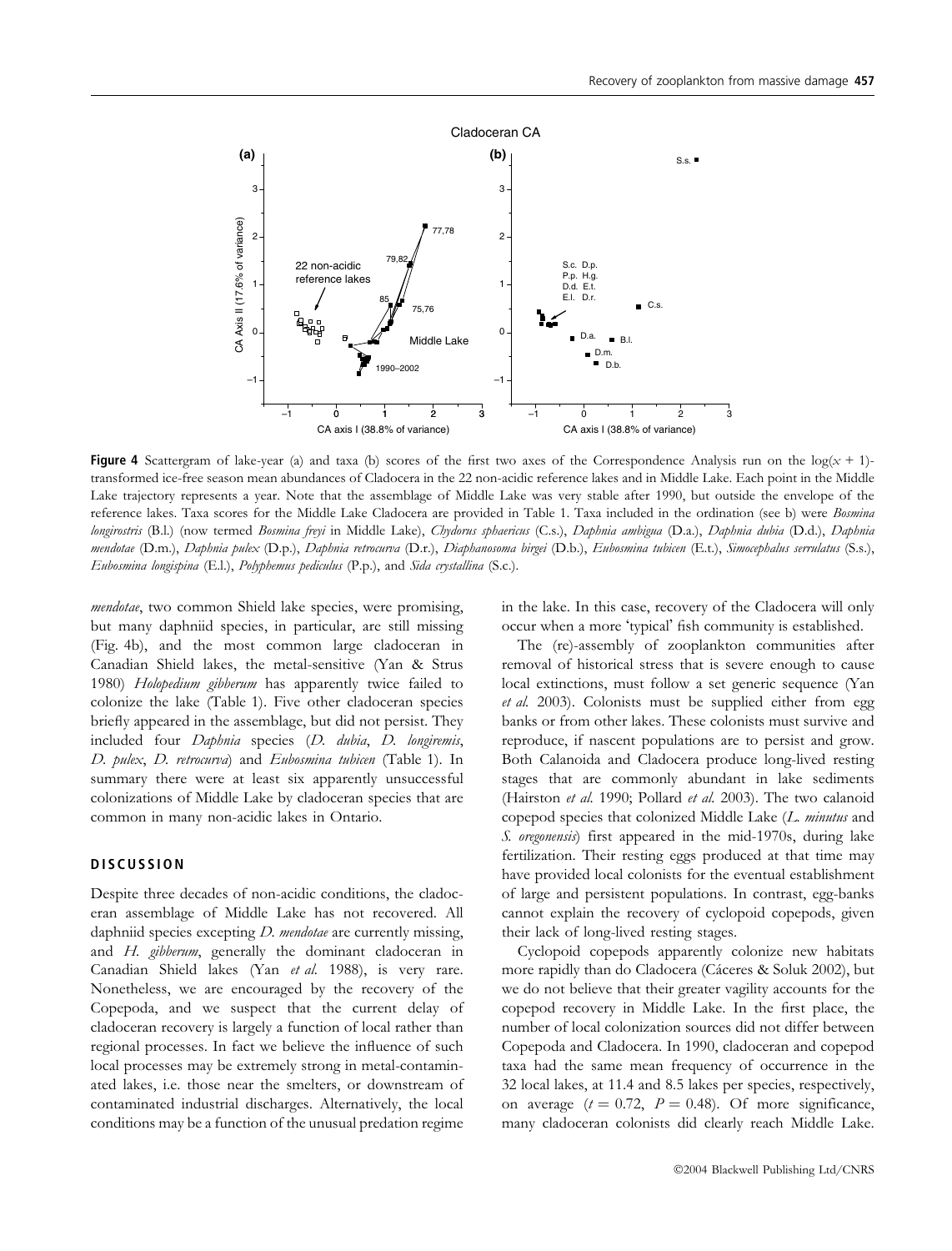Five cladoceran species appeared in 1 year and failed to persist, while Holopedium colonization has apparently failed twice (Table 1). Hence, it would appear that recovery of Cladocera was not limited by regional processes, i.e. by the dispersal of colonists, rather the arriving colonists failed to start viable populations. Such local control of zooplankton colonization success may in fact be the norm, even in uncontaminated lakes (Lukaszewski et al. 1999; Shurin 2000).

We do not believe that the cladoceran failures were due to colonist starvation. The chlorophyll concentrations in Middle Lake were typical of Shield lakes after about 1985 (Girard et al. 2004). Further, the large and persistent D. mendotae population indicates that the seston is of a quality to support good daphniid growth (Sterner et al. 1997). The mortality of cladoceran colonists may be attributable to unusually heavy predation from yellow perch. Heavy fish predation has been cited as a cause for the slow recovery of Cladocera in Norwegian acidified lakes (Nilssen & Wærvagen 2002), and with no piscsivores, Middle Lake does have an unusually large, yellow perch population comprised of small-bodied individuals (J.M. Gunn, unpublished data). Further, cladoceran community composition is known to be much more vulnerable than is copepod composition to alterations in both vertebrate (Yan et al. 2001) and invertebrate (Boudreau & Yan 2003) predation. A comparison of body sizes of D. mendotae in Harp and the non-acidic reference lakes is consistent with this hypothesis. Cladoceran body size declines in the face of heavy fish predation (e.g. Yan et al. 2001), and D. mendotae were unsually small in Middle Lake in comparison with the nonacidic reference lakes (Fig. 5). It is at least equally likely that the cladoceran colonization failures are attributable to the



Figure 5 Long-term changes in ice-free season average body length of Daphnia mendotae in Middle Lake (a), in comparison with the distribution (box plot) of ice-free season mean lengths in the 19 non-acidic reference lakes with  $D$ . mendotae populations (b).

greater sensitivity of Cladocera than Copepoda to metals. The timing of recovery of *D. mendotae* in Middle Lake and the neighbouring Hannah Lake has been unequivocally linked to metal toxicity (Yan et al. 1996c). When Ni, and especially Cu levels were low enough, D. mendotae colonized the lakes (Pollard et al. 2003) and subsequently established huge populations (Yan et al. 1996c). Copepods are more tolerant of Ni (48-h  $LC_{50}$  of 3.6–15 mg  $L^{-1}$ ) than are Cladocera (48 h  $LC_{50}$  of 0.51–1.9 mg  $L^{-1}$ , reviewed in National Research Council Canada 1981), and the 20–30  $\mu$ g L<sup>-1</sup> of Cu remaining in Middle Lake after 1990 might very well pose a threat to the long-term survival of many species of *Daphnia* (Biesinger & Christensen 1972; Winner & Farrell 1976), if not to *D. mendotae*. Supporting the metal hypothesis are the correlations of axis scores with environmental variables. The Middle Lake Axis 1 and II scores for the cladoceran and copepod ordinations were much more strongly correlated with Ni concentrations ( $r =$ 0.51, 0.43, 0.72 and 0.66, respectively), than with pH, Cu, water transparency or water temperature.

In summary, we believe that copepods have recovered in Middle Lake because founding individuals arrived into unsaturated food webs, at times when local conditions were suitable for their survival and growth. In contrast, we believe that the stalled recovery of Cladocera is not attributable to lack of colonists, or to inadequate food base availability or quality. Rather we believe it is attributable to unusual fish predation from the large yellow perch population and/or to continuing metal toxicity for the majority of large cladoceran species, including many daphniid taxa and Holopedium.

The complete recovery of the Middle Lake copepod fauna from severe and chronic impacts of chemical and physical disturbance and food web alteration bodes well for the recovery of planktonic Copepoda from multiple disturbances, and for their recovery from less severe disturbance once stressors are removed. As there are thousands of acidified lakes on the Canadian Shield, Middle Lake provides a hopeful case study for Copepoda (Doka et al. 2003). We must still await the future recovery of Cladocera in Middle Lake. We believe such recovery depends on continuing reductions in Cu and Ni levels, and perhaps also on the colonization of Middle Lake by piscivores that will reduce planktivorous fish population size.

#### ACKNOWLEDGEMENTS

We thank Bill and Dee Geiling for counting the 30 years of zooplankton samples, dozens of summer students for their hard work, and Keith Somers, Wolfgang Scheider and Ed Piche´ from the Ontario Ministry of Environment for many years of financial and other support for this work. K. Somers provided very helpful comments on the manuscript.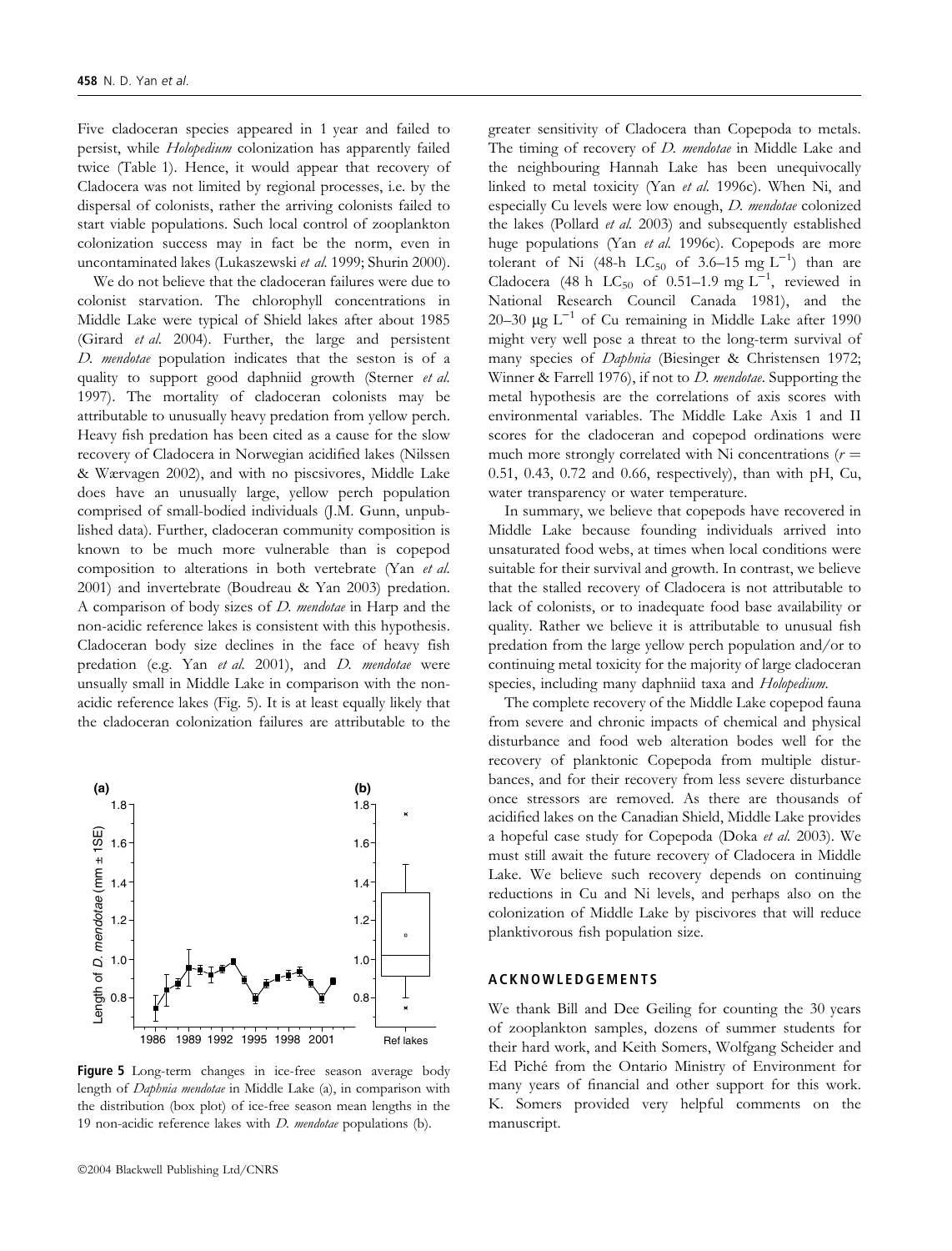#### REFERENCES

- Allen, G., Yan, N.D. & Geiling, W.T. (1994). ZEBRA2 Zooplankton enumeration and biomass routines for APIOS: a semiautomated sample processing system for zooplankton ecologists. Ontario Ministry of the Environment Report, Dorset, Ontario.
- Beamish, R.J. & Harvey, H.H. (1972). Acidification of the La Cloche Mountain Lakes, Ontario, and resulting fish mortalities. J. Fish. Res. Board Can., 29, 1131–1143.
- Biesinger, K.E. & Christensen, G.M. (1972). Effects of various metals on survival, growth, reproduction, and metabolism of Daphnia magna. J. Fish. Res. Board Can., 29, 1691–1700.
- Boudreau, S.A. & Yan, N.D. (2003). The differing crustacean zooplankton communities of Canadian Shield lakes with and without the non-indigenous zooplanktivore, Bythotrephes. Can. J. Fish. Aquat. Sci., 60, 1307–1313.
- Cáceres, C.E. & Soluk, D.A. (2002). Blowing in the wind: a field test of overland dispersal and colonization by aquatic invertebrates. Oecologia, 131, 402–408.
- Conroy, N., Hawley, K., Keller, W. & Lafrance, C. (1976). Influences of the atmosphere on lakes in the Sudbury area. J. Great Lakes Res., 2(Suppl. 1), 146–165.
- Dillon, P.J. & Smith, P.J. (1984). Trace metal and nutrient accumulation in the sediments of lakes near Sudbury, Ontario. In: Environmental Impacts Smelters (ed. Nriagu, J.). J. Wiley & Sons, NY, pp. 375–416.
- Dillon, P.J., Yan, N.D., Scheider, W.A. & Conroy, N. (1979). Acidic lakes in Ontario, Canada: characterization, extent and responses to base and nutrient additions. Arch. Hydrobiol. Beih., 13, 317–336.
- Dixit, A.S., Dixit, S.S. & Smol, J.P. (1992). Long-term trends in lakewater pH and metal concentrations inferred from diatoms and chrysophytes in three lakes, near Sudbury, Ontario. Can. J. Fish. Aquat. Sci., 49 (Suppl. 1), 17–24.
- Doka, S.E., McNicol, D.K. Mallory, M.L., Wong, I., Minns, C.K. & Yan, N.D. (2003). Assessing potential for recovery of biotic richness and indicator species due to changes in acidic deposition and lake pH in five areas of southeastern Canada. Environ. Monitor. Assess., 88, 55–101.
- Girard, R., Yan, N.D., Heneberry, J. & Keller, W.B. (2004). Physical and Chemical Data Series from Clearwater, Lohi, Middle and Hannah Lakes Near Sudbury, Ontario: Long-Term Responses to Liming, and Natural Recovery from Historical Acidification and Metal Contamination. Ontario Ministry of the Environment, Dorset Environment Science Centre Report, Dorset, Ontario, 160 pp.
- Gorham, E. & Gordon, A.G. (1960). The influence of smelter fumes upon the chemical composition of lake waters near Sudbury, Ontario, and upon-surrounding vegetation. Can. J. Botany, 38, 477–487.
- Gunn, J.M., MacKay, L.E., Deacon, L.I., Stewart, T.J., Hicks, F.J., Munroe, B.P. et al. (1988). Long-term monitoring of fish communities in acid sensitive lakes in Ontario. Lake Reservoir Manage., 4, 123–134.
- Gunn, J.M., Snucins, E., Yan, N.D. & Arts, M.T. (2001). Use of water clarity to monitor the effects of climate change and others stressors on oligotrophic lakes. Env. Monitor. Assess., 67, 69–88.
- Hairston, N.G., Jr., Dillon, T.A. & DeStasio, B.T., Jr. (1990). A field test for the cues of diapause in a freshwater copepod. Ecology, 71, 2218–2223.
- Holt, C.A., Yan, N.D. & Somers, K. (2003). pH 6 as the threshold to use in critical load modelling for zooplankton community change with acidification in lakes of south-central Ontario: accounting for morphometry and geography. Can. J. Fish. Aquat. Sci., 60, 151-158.
- Hughes, T.P. & Connell, J.H. (1999). Multiple stressors on coral reefs: a long-term perspective. Limnol. Oceanogr., 44, 932–940.
- Keller, W. & Pitblado, J.R. (1986). Water quality changes in Sudbury area lakes: a comparison of synoptic surveys in 1974–1976 and 1981–1983. Wat. Air Soil Pollut., 29, 285–296.
- Keller, W. & Yan, N.D. (1991). Recovery of crustacean zooplankton species richness in Sudbury area lakes following water quality improvements. Can. J. Fish. Aquat. Sci., 48, 1635–1644.
- Keller, W., Yan, N.D., Holtze, K.E. & Pitblado, J.R. (1990). Inferred effects of lake acidification on Daphnia galeata mendotae. Environ. Sci. Technol., 24, 1259–1261.
- Keller, W., Yan, N.D., Somers, K.M. & Heneberry, J.H. (2002). Crustacean zooplankton communities in lakes recovering from acidification. Can. J. Fish. Aquat. Sci., 59, 726-735.
- Keller, W.B., Heneberry, J.H. & Dixit, S.S. (2003). Decreased acid deposition and the chemical recovery of Killarney, Ontario, lakes. Ambio, 32, 183–189.
- Kilgour, B.W., Somers, K.M. & Mathews, D.E. (1998). Using the normal range as a criterion for ecological significance in environmental monitoring and assessment. *Ecoscience*, 5, 542–550.
- Lautenbach, W.E. (1987). The greening of Sudbury. *J. Soil Wat.* Conserv., 42, 228–231.
- Lawler, J.J., Campbell, S.P., Guerry, A.D., Kolozsvary, M.B., O'Connor, R.S. & Seward, C.N.S. (2002). The scope and treatment of threats in endangered species recovery plans. Ecol. Applicat., 12, 663-667.
- LaZerte, B. (1986). Metals and acidification: an overview. Wat. Air Soil Pollut., 31, 569-576.
- Lukaszewski, Y., Arnott, S.E. & Frost, T.M. (1999). Regional versus local processes in determining zooplankton community composition of Little Rock Lake, Wisconsin, USA. J. Plankton Res., 21, 991–1003.
- Moore, M.V., Folt, C.L. & Stemberger, R.S. (1996). Consequences of elevated temperatures for zooplankton assemblages in temperate lakes. Arch. Hydrobiol., 135, 289–319.
- National Research Council Canada (1981). Effects of Nickel in the Canadian Environment. NRCC Report, Ottawa, 351 pp.
- Niemi, G.J., DeVore P., Detenbeck, N. Taylor, D., Lima, A., Pastor, J. et al. (1990). Overview of case studies on recovery of aquatic systems from disturbance. Env. Manag., 14, 571–588.
- Nilssen, J.P. & Wærvagen, S.B. (2002). Intensive fish predation: an obstacle to biological recovery following liming of acidified lakes? J. Aquat. Ecosystem Stress Recovery, 9, 73-84.
- Pérez-Fuentetaja, A., Dillon, P.J., Yan, N.D. & McQueen, D.J. (1999). Significance of dissolved organic carbon in the prediction of thermocline depth in small Canadian Shield lakes. Aquatic Ecol., 33, 127–133.
- Pollard, H.G., Colbourne, J.K. & Keller, W.B. (2003). Reconstruction of centuries-old Daphnia communities in a lake recovering from acidification and metal contamination. Ambio, 32, 214–218.
- Rigler, F.H. & Langford, R.R. (1967). Congeneric occurrences of species of Diaptomus in southern Ontario lakes. Can. J. Zool., 45, 81–90.